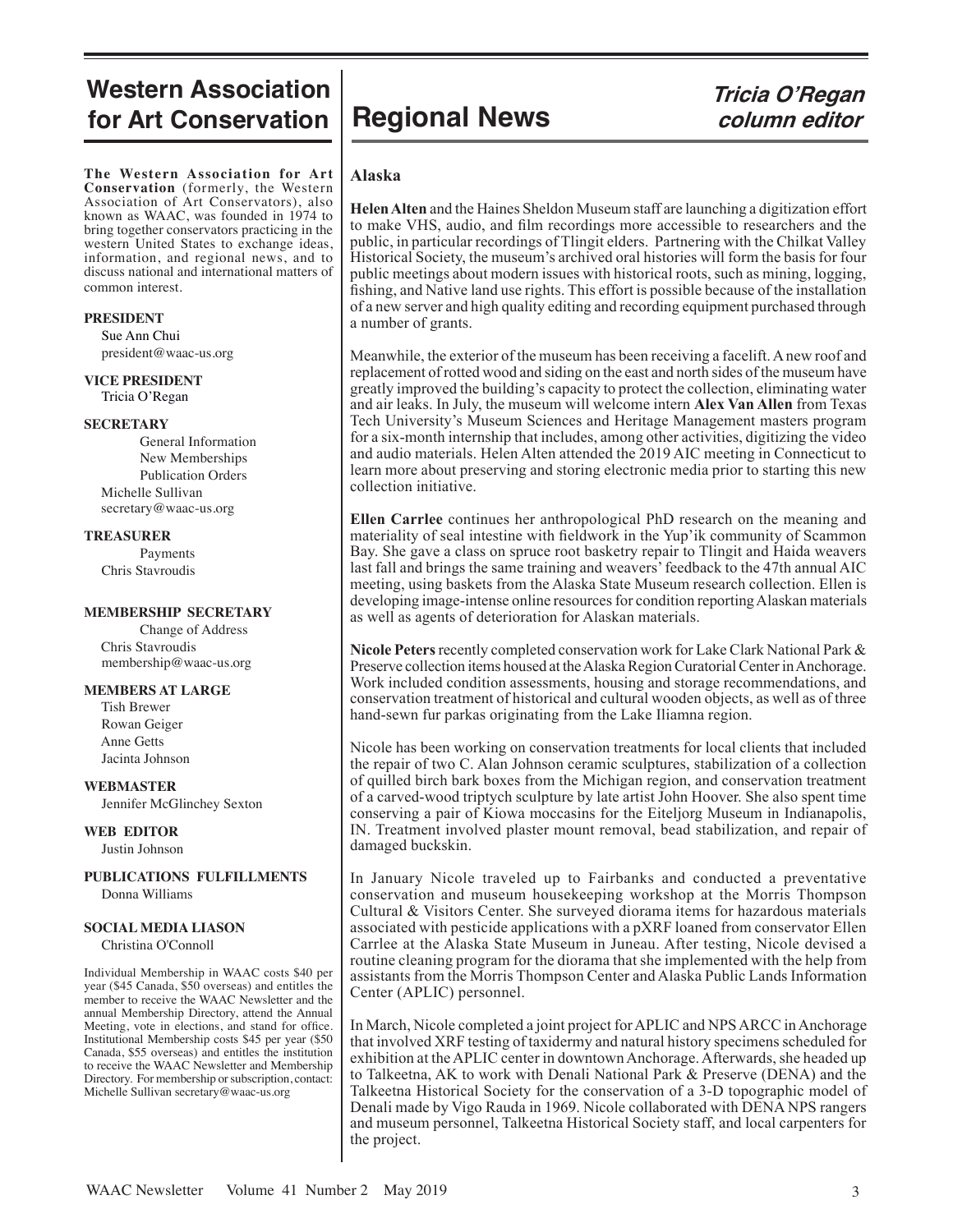On the morning of November 30, 2018, a 7.1 magnitude earthquake was centered 10 miles north of Anchorage. The Anchorage Museum suffered damage to both the building and collections. Thankfully, the damage was mostly cosmetic to the building, and few objects/ artworks were damaged during the actual event. The museum staff followed the emergency plan and procedures that were crafted by the conservation department, which resulted in safe quick response across the museum.

With the entire city affected, the museum had to rely on the staff, many of whom were also dealing with effects at home, and some who could not get to the museum due to damaged and clogged roads. **Monica Shah** and **Sarah Owens**  spent the next few days documenting damage and responding to collections in immediate danger. Along with facilities and exhibition staff, they worked diligently to reopen the museum to the public. It was an important event, to show the resiliency of the community and for a place of welcome for those dealing with many uncertainties during the aftermath. Most of the museum reopened by December 4, with another exhibition reopening December 20. In the two months after the initial earthquake, Anchorage experienced over 6,000 aftershocks, with 40 being over 4.0 magnitude.

Since December, Monica and Sarah have been dealing with assessments and repairs to exhibits. And insurance claims. All collections are being examined and assessed. So far, there have been less than 20 objects/artworks that have shown visible damage. Exhibit mounts played a large role in protecting the collection, and they are working with the mount maker to improve some that were compromised. **Camilla Van Vooren** was onsite in April to treat one painting that fell and assessed the painting collection.

The largest damage was to the exhibit casework for the long term loan from the Smithsonian National Museum of the American Indian and National Museum of Natural History. Four 12 ft x 6 ft x 1 inch sheets of glass were replaced in situ. **Kelly McHugh**, **Kim Cullen Cobb**, and collections staff from SI deinstalled and reinstalled over 220 objects for this work. This exhibit was the last remaining

area of the museum to reopen on April 12. The calm, quick response by staff and the support of community partners contributed to the success in handling this very large emergency.

Throughout this time, the museum has not delayed its heavy exhibit and program schedule. Monica and Sarah have been helping with the deinstallation and installation of exhibits in preparation for summer visitors, helping with launching new initiatives, and working with researchers.

Sarah participated in an Aroha Vital & Creative: Textile Arts program, for adults ages 55 and older, with museum educators and contemporary artists. Sarah provided a unique understanding of textile production and the care of textiles during the class. Anchorage Museum collection objects were presented during the program to help explore the history and process of creating textile art, including examples of quilting, textile fibers, textile manufacture and production, moose hide and fish/gut skin processing.

*Regional Reporter* Ellen Carrlee Alaska State Museum Juneau, AK

#### **Arizona**

**Marilen Pool** of Sonoran Art Conservation will continue working on the conservation of some of the outdoor sculptures at the ASU University Art Museum this summer. At ASM she will be focusing on temporary stabilization and rehousing of several hundred extremely fragile charred archaeological perishable artifacts, and then transitioning into the next IMLS grant project surveying and conserving the Mexican hat and American Indian cradleboard collections.

**Nancy Odegaard** co-authored a paper presentation, Coloring the World: People and Colors in the Southwest, at the Society of American Archaeology meetings in Albuquerque. She was a keynote speaker at Managing Pesticide Contaminants on Museum Collections and workshop leader at the Saskatchewan Indigenous

Cultural Centre tribal gathering, the first of its kind in Canada. She is a coauthor of a poster presentation at AIC, *Conservation and NAGPRA*. In the University of Arizona spring semester, she taught the materials conservation laboratory course to graduate students. **Alex Lim** (Tumacacori National Historic Park) taught the materials conservation lecture course. Nancy is also collaborating with **Jeanne Brako** at the Heard Museum with Navajo textiles, weavers, and interns.

**Gina Watkinson** attended the AIC conference where she led discussions as co-coordinator of the Archaeology Discussion Group, and co-authored a poster presentation, *Conservation and NAGPRA*, with **Catherine Cooper** and Nancy Odegaard. She continues to complete primary research for the materials, technology, and conservation of archaeological items excavated from a site in 1915 in northern Arizona.

Marilen Pool (archaeological fiber basketry) and **Susie Moreno**(ethnological woven hats and cradle boards) continue to complete conservation treatments under the larger Basketry Conservation Project. Susie is also treating the painted walls in the west transept of Mission San Xavier with conservators **Tim Lewis** and **Mathilde Rubio**.

**Jae Anderson** (UA Engineering- PhD) continues to work on the development of non-destructive technologies and systems to employ non-invasive sequencing techniques for the identification, abundance, and interrelationship of biological communities associated with the interior and exterior environments impacting Mission San Xavier del Bac.

**Sophie Church** (UA Art History- MA) completed her thesis on the analysis of a 16th-c. chiaroscuro woodcut print and completed a conservation internship. **Kirk Astroth** (UA Anthropology- MA) completed an internship involving radiological imaging of ancient woven sandals.

**Corrina de Regt** (U Amsterdam Conservation-MA) completed an internship involving the conservation of indigenous pottery. **Ali Wysopal** (UA Heritage Conservation in Architecture-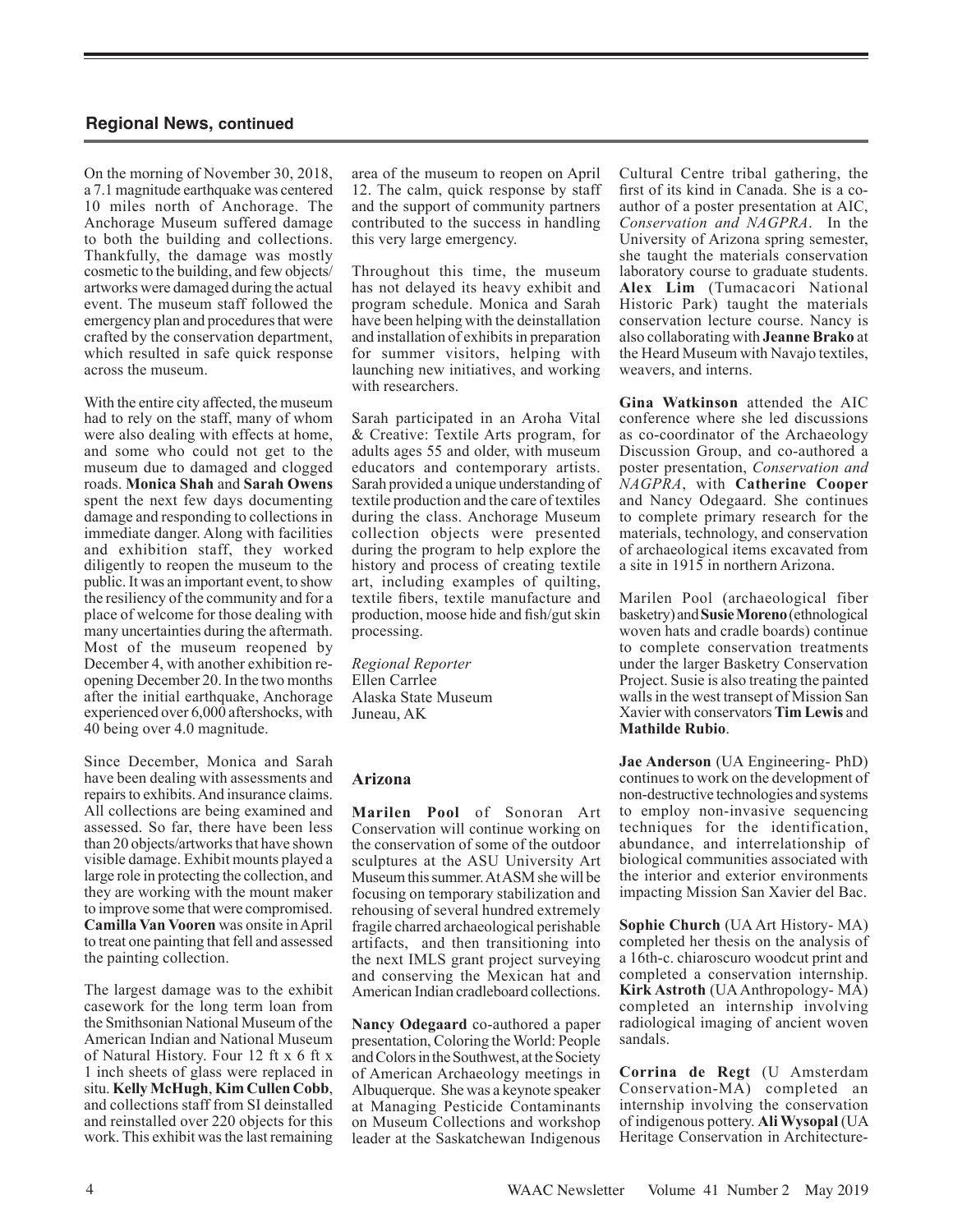Graduate Certificate) completed her program and has been accepted to the U Texas Architectural Conservation graduate program for fall 2019 where she will pursue stained glass conservation.

**Dana Senge** and **Betsy Burr** of the National Park Service's Western Archeological and Conservation Center have developed an analysis of the building environment, a project that has proved very interesting when comparing initially established standards, current actual environment, and current uses of the facility spaces.

In addition to treatment and survey projects for several parks in the region, Betsy has been working with park staff at Chiricahua National Monument to address facility issues that directly impact collection care and museum housekeeping.

*Regional Reporter*  Dana Senge National Park Service Intermountain Regional museum Services Program Tucson, AZ

#### **Hawaii**

**Dawne Steele Pullman** survived another Art Basel Hong Kong in March as the official paintings conservator. Happily, less damages occurred this year but she did treat artworks by Agostino Bonalumi (1988), Jose Davila (2019), and Jean Arp (1959), also a small Zao Wou-ki as well as a Chu Teh-Chen (both from the 1970s), and a Yayoi Kusama (1990). She also finished consolidation and aesthetic reintegration on more than 80 areas of cracking on a painting by Peter Coker (1970s) which had survived the typhoon in Hong Kong last year. Currently she is working on a China trade painting of an American ship from 1845.

In order to maximize its very limited space, Shangri La has begun a major reorganization of its storage areas, spearheaded by conservator **Kent Severson**. Running parallel to this work, curator**Leslee Michelsen** has been working with consulting conservator**Ann Svenson** to reevaluate and re-house

Shangri La's textile collection. The past quarter has seen exhibitions of work by artists in residence Faig Ahmed and Hayv Kahraman, and the transformation of the late eighteenth-century painted Damascus interior into a gallery featuring art of the Qajar period, including modification of the vitrines with help from consulting conservator **Thor Minnick**.

**Valerie Free** has returned to the States following the recent opening of the National Museum of Qatar. Valerie spent 8 years with her team developing a conservation program, designing 3 new labs, and preparing over 3000 thousand objects for the new museum designed by Jean Nouvel.

Extensive treatment of a very large 1880s Renaissance Revival style bedstead made from *kou, milo,* and *koa* woods has occupied Thor Minnick for the past several months. It had been made on the mainland, with the lumber having been shipped to a furniture factory there by a local family.

*Regional Reporter* D. Thor Minnick Minnick Associates Honolulu, Hawai'i

#### **Los Angeles**

**Magdalena Solano**, pre-program intern in LACMA's textile conservation laboratory, has been accepted into the Winterthur/University of Delaware program in art conservation, class of 2022. Congratulations! **Remy Leighton**, volunteer intern in LACMA's textile conservation laboratory, has been accepted into the Queen Mary University of London heritage management MA program, class of 2022. Again, Congratulations!

**Madison Brockman**, graduate intern in LACMA's paper conservation lab, co-presented research on gel-based treatments for foxed chine colle prints with WUDPAC classmate **Emily Farek** at AIC's 47th annual meeting. She also presented a BPG tip on use of gels and local warming for enzymatic adhesive reduction, developed with **Michelle**  **Sullivan** at the J. Paul Getty Museum. At the Natural History Museum of Los Angeles County, **Tania Collas** and **Marina Gibbons** recently completed the installation of the exhibition *Antarctic Dinosaurs*, open through January 5, 2020. They are also preparing objects for a new exhibition called the *Natural History of Horror*, opening in early October, 2019. In addition, Marina recently treated a rare Chilean proustite from the Vaux collection for the Tucson Gem and Mineral Show.

The Autry Museum conservation department will be sharing a Getty Marrow undergraduate intern with the collections department for summer 2019. The internship is one of four awarded to the museum. Current Mellon-funded intern **Noemi Bustamante** is finishing an extensive treatment for a Hupa basket cap and will soon be creating a GIS map for IPM monitoring. **Martha Ramos** is now working as a contract conservation technician on numerous museum projects while continuing her pre-program studies.

**Ozge Gencay-Ustun** has been spending much of her time on objects for the museum's repatriation cases. This summer Ozge will be taking a short leave from the Autry to once again work at the field lab at the Tell Atchana excavation.

This summer **Jennifer Kim** will be taking a short leave to return to the Sardis excavation. Also working at the Sardis conservation lab for the first time this summer will be **Rio Lopez**, esteemed former pre-program intern at the Autry, and currently enrolled graduate student at Buffalo.

Sculpture Conservation Studio has been busy in 2019. After removing, conserving, and reinstalling the 35+ sculptures in the Fulton outdoor Mall in downtown Fresno (now officially Fulton Street) in early 2018, they have started their monthly maintenance on all the sculptures. SCS is also working with the City of Burbank on many of their outdoor public artworks, now that the rains have stopped.

SCS is also been involved in several projects with the City of Orange, including the historic Opid House, which is part of the Modjeska Park. They just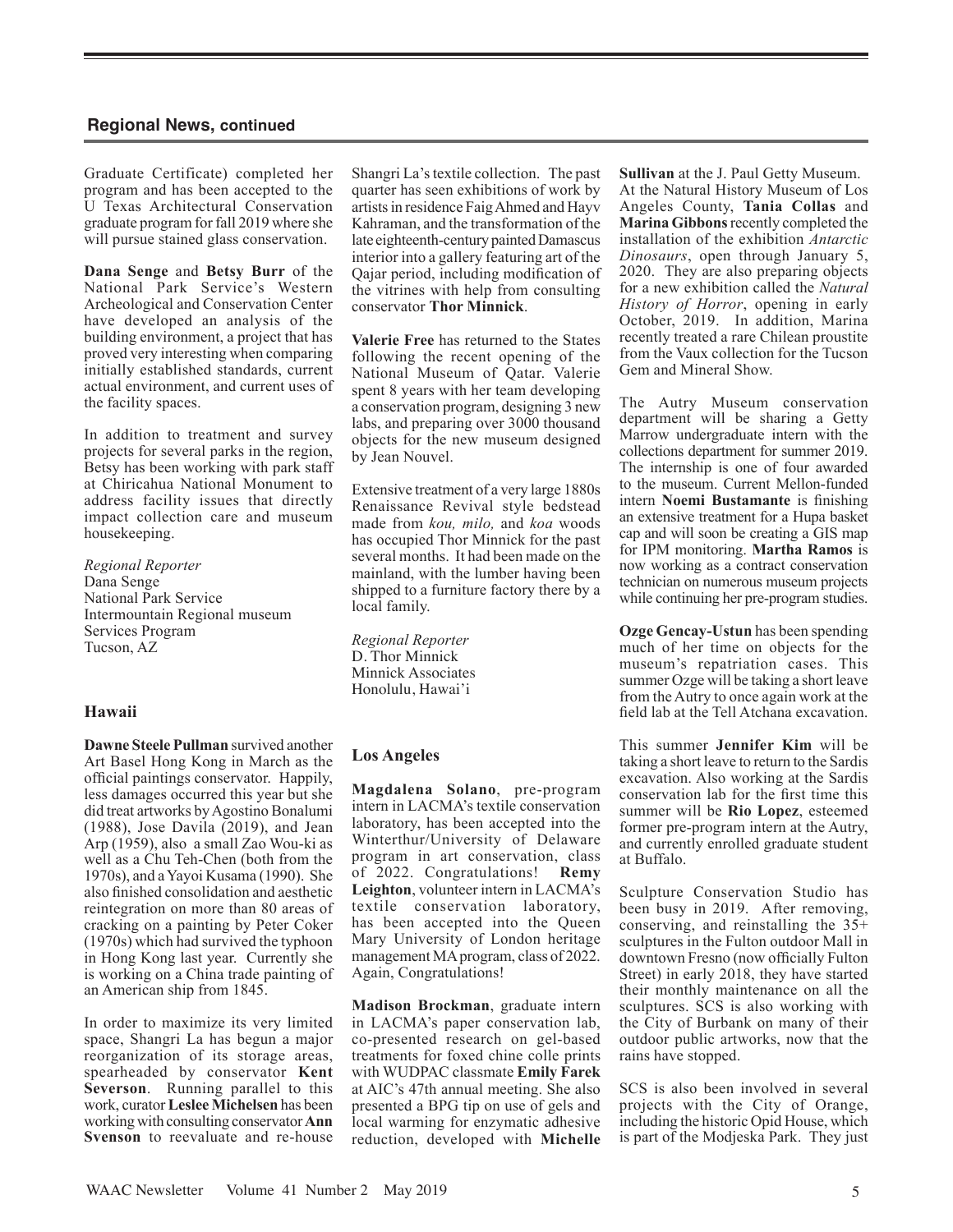finished conserving several large ceramic pieces by Ruby Neri for an upcoming exhibition.

Also, a program was set up at UCLA to have undergraduate art/art history students learn about art conservation. Beginning January 2019, SCS had 2 interns working in their studio once a week. They learned a lot about conservation and even did some handson work. It was an amazing experience for both the students and SCS. They hope to continue this program.

UCLA Library preservation department said good-bye to pre-program conservation assistants **Kevin Torres-Spicer** and **Katerina (Kat) Stiller** this April after their six-month employment here. They will miss them, but Kevin is part of the Mellon Opportunity for Diversity in Conservation and will continue his work in the cultural heritage field over the summer, and Kat will be joining an international team in the UK over the summer conserving medieval wall paintings at St. Mary's Lydiard Tregoze, which should put her formidable hand skills to good use!

The UCLA audio visual materials folks **Allie Whalen** and **Chloe Patton**, under the leadership of **Yasmin Dessem** have been hard at work locally and internationally. Locally they have been improving capacity by installing new equipment, as well as helping to pull together a reunion event for the Golden State Mutual alumni group where those associated with the important African American owned, LA based insurance company can gather to watch company movies, and identify colleagues in the archival photo collection now cared for at UCLA.

Internationally the AV specialists are consulting with colleagues in Cuba and Palestine. On the national front they are presenting at the Association of Recorded Sound and attending AIC in New England to take part in an AV materials salvage workshop and meet to colleagues in the Electronic Materials Group.

*Regional Reporter*  Virginia Rasmussen Los Angeles Museum of Art Los Angeles, CA

#### **Pacific Northwest**

The Seattle Art Museum is pleased to have been awarded the Analog Sample Set from the AIC-PMG. The set of analog samples will provide our staff with a resource for the characterization of analog photographic collections. SAM is pleased to make the set available to local conservators and others by inquiry to the department. They are grateful to **Lisa Duncan** for urging them to apply and to the AIC-PMG and their sponsors, for making the set available.

The conservation department is honored to receive a Sumitomo Foundation grant to conserve *The Descent of Amida Buddha with Twenty-five Bodhisattvas*, a 14thcentury Japanese hanging scroll (SAM 34.117). Studio Sogendo will complete the treatment, and the painting will be displayed at the newly renovated Seattle Asian Art Museum (SAAM) along with an important pair of Japanese early Edo period screens, Rakuchu rakugai-zu (75.38.1-2), recently conserved thanks to a Bank of America conservation grant.

Tru-Vue kindly donated Optium museum acrylic glazing for the framing of an important large drawing by Winslow Homer, *The Salmon Net.* They also generously donated an UltraVue laminated glass vitrine for an 8thcentury Kashmir bronze sculpture of a seated Buddha that has to be displayed in a tightly controlled microclimate.

In honor of retiring SAM curator,**Patricia Junker,** Eli Wilner and Company of New York also very generously created and donated a new frame for *The Salmon Net*, in the period style that was preferred by Homer. SAM's archival technician **Barbara Robertson** reflected on the project in an article for Tru-Vue's QuickVue newsletter.

This past March thanks to a foundation grant, **Elizabeth Brown** finished outfitting a technical lab in the downtown museum which is dedicated to the cataloguing, care, and preservation of SAM's new media collection.

In January, **Geneva Griswold** participated in a workshop on wood identification and sampling methods sponsored by the National Center for

Preservation Technology and Training (NCPTT). The workshop was taught by **Suzana Radivojevic** and held at the New Orleans Jazz Museum.

**Nicholas Dorman** joined SAM Deputy Director Chiyo Ishikawa to present a lecture on women artists in the European collection at the Seattle Art Museum. In part of their presentation, they discussed the conservation treatment of a painting by Berthe Morisot for the current touring exhibition, and a work by seventeenthcentury Flemish painter Michaelina Wautier- which will soon be conserved.

Progress on the SAAM renovation and expansion is proceeding, and the museum is slated to open again in fall 2019. Geneva, **Marta Pinto-Llorca**, and Nicholas continue ongoing work preparing the collection for its return to SAAM and for the re-opening exhibitions, and implementing storage upgrades thanks to an IMLS Museums for America grant. Also at SAAM, construction and outfitting of the new conservation center for Asian paintings continues thanks to a generous grant from the Andrew W. Mellon Foundation.

Conservation intern **Jenna Harburg**  conserved two large paintings by Joan Brown and is currently working on a pair of paintings of saints which were donated by architect Lionel Pries in the 1940s. They are tentatively catalogued as Mexican paintings, and the project promises to be both a conservation and a curatorial voyage of discovery.

Mid-winter and spring have kept **Corine Landrieu** busy with a range of projects, including collection assessments, treating fire damaged artifacts, and conserving 21 carved pine boiserie panels from a 1720s French castle for the new Burke Museum in Seattle. Assistant **Sarah Molitch** and interns **Celine Wachsmuth, Jennifer Beetem**, and **Ella Svete** have all been participating in the treatment of the boiserie panels.

This summer promises to be busy for **Samantha Springer** at the Portland Art Museum. They successfully deinstalled Lichtenstein's *Brushstrokes* from the concrete footing and are now planning the repainting portion of the project. Repainting will take place in situ during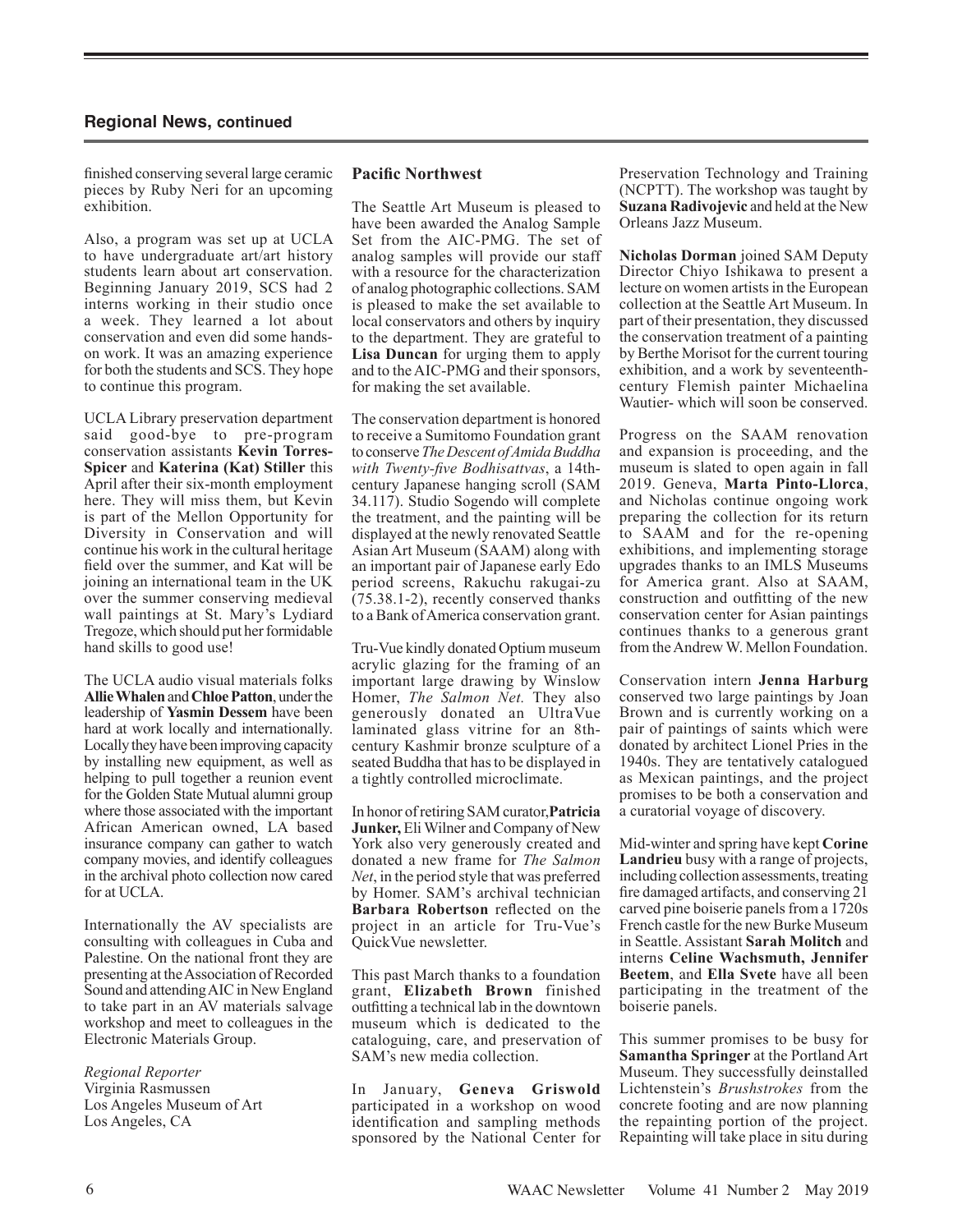the month of June thanks to funding from the Bank of American Conservation Project and Roy Lichtenstein Foundation.

June will also bring the start of the NEH funded survey of the NW photography collection. They are excited to announce that **Emma Guerard** will be joining them this summer as conservation fellow for the project. Emma will assess over 3,000 photographs as well as assist **Jennifer McGlinchey Sexton** during the workshop that will touch on photo process ID, condition reporting, survey best practices, and UV examination.

Later in June, **Allison Slenker**, a graduate student in the Buffalo State program specializing in objects will join Samantha for the summer to work on a variety of projects. **Lauren Couey**  carried out the second FAIC oral history with **Linda Edquist,** which brought great insight into the Smithsonian. Lauren will be moving to Chicago to start a preservation graduate program, so another volunteer will need to take up the charge for documenting conservation's history in the Portland area.

**Angela Chen** started this past semester as a work study student assisting with inputting historic conservation documents into the electronic database and updating the gallery touch logs. Angela is also helping to turn this data into visual charts for everyone to better understand where the trouble spots are so they can brainstorm solutions and reduce the number of visitor interactions with "frequent flyer" artworks (thanks) to **Angela Chang** for the ideas behind this program).

**Jaxun Doten** has taken on his role as Matter/Framer with gusto and has been putting his previous collections care experience to work. He is commended for his good nature and flexibility with upcoming changes that are planned for the shared workspace. Thanks to some private funding, the conservation space will see some minor renovations and new equipment over the next year. They hope that this work will begin in the fall.

*Regional Reporter*  Corinne Landrieu Landrieu Conservation Seattle, WA

#### **Rocky Mountain**

WCCFA conservator **Camilla Van Vooren** returned to the Anchorage Museum to treat a painting that was damaged in the 2018 earthquake. Camilla also surveyed all the paintings in the galleries and some in storage and is pleased to report that no other damage was incurred, a testimony to sound practices employed by conservators and all staff members at the museum. Camilla also recently completed a treatment of *View of Roman Ruins* by 17<sup>th</sup>-century painter Jean Le Gros Lemaire, a follower of Poussin.

**Carmen Bria** was on-site at the Topaz Museum in Delta, Utah in March to treat 2 paintings that were recently donated to the museum. Topaz Mountain outside Delta was the site of a Japanese Internment camp during WW II where many of the internees were artists and produced numerous oil paintings and woodblock prints during their time there.

**Sarah Freshnock** returned to the Buffalo Bill Center of the West in Cody, Wyoming. She is the conservation assistant and project conservator for the renovation of the Cody Firearms Museum. Sarah has completed the conservation treatment of dozens of firearms and associated objects in the collection. **Daniel Kaping** and **Kaitlyn Wright** returned to Cody to carry out conservation treatments and maintenance on more outdoor bronzes in the Center of the West's collection. **Jennifer McGlinchey Sexton** is carrying out conservation treatments on documents and works of art in the Center of the West's collection. Bev also reports that **Nancy Odegaard** visited the Center of the West to consult on a variety of topics.

**Beverly Perkins**, Division Director and Chief Conservator at the Center of the West, received the Sheldon & Caroline Keck Award at this year's AIC annual meeting. This award recognizes a sustained record of excellence in the education and training of conservation professionals. Bev has hosted almost 100 interns in 11 years and expresses admiration and gratitude to her mentors. Brava to the amazing Bev.

EverGreene Architectural Arts Inc., the nation's largest specialty contractor of architectural arts, is proud to announce the acquisition of long standing partner Conservation Solutions Inc. (CSI.). CSI is an internationally recognized heritage preservation firm providing conservation services to public and private owners of cultural heritage property throughout the United States, specializing in the treatment of cultural heritage, historic sites, and artistic works. By incorporating CSI into the EverGreene organization, the firm will expand its range of services in all areas of architectural conservation. EverGreene and CSI bring complementary teams with decades of collective experience. The combined group will provide clients with one point of contact for all conservation needs.

At the Denver Museum of Nature & Science, conservators **Jude Southward** and **Jessica Fletcher** and conservation technician **Kathryn Reusch** continue to complete condition reports and treatments for the Institute of Museum and Library Services American Ethnographic Collection treatment grant. This phase of the grant deals with bows, bow cases, and quivers, while upcoming phases will include clothing.

Jude and Kathryn are researching methods to stabilize waterlogged Pleistocene pinecones excavated from the Ziegler Reservoir fossil site, Snowmass Village, Colorado. Jude is also finishing the treatment of a George Washington commemorative bronze medal.

Conservator **Julie Parker** was recently onsite to complete a condition examination of a model of the Mars Insight Lander, while conservator **Barbara Johnson** completed condition examinations of fossil vertebrate and plant specimens for an upcoming loan to Japan. They welcome summer Teen Science Scholars **Anika Fergusson** and **Madison Hylland**, and in the fall, intern **Megan Salas** from the UCLA/Getty Conservation Program.

*Regional Reporter*  Julie Parker Objects Conservator Parker Art Conservation LLC Denver, Colorado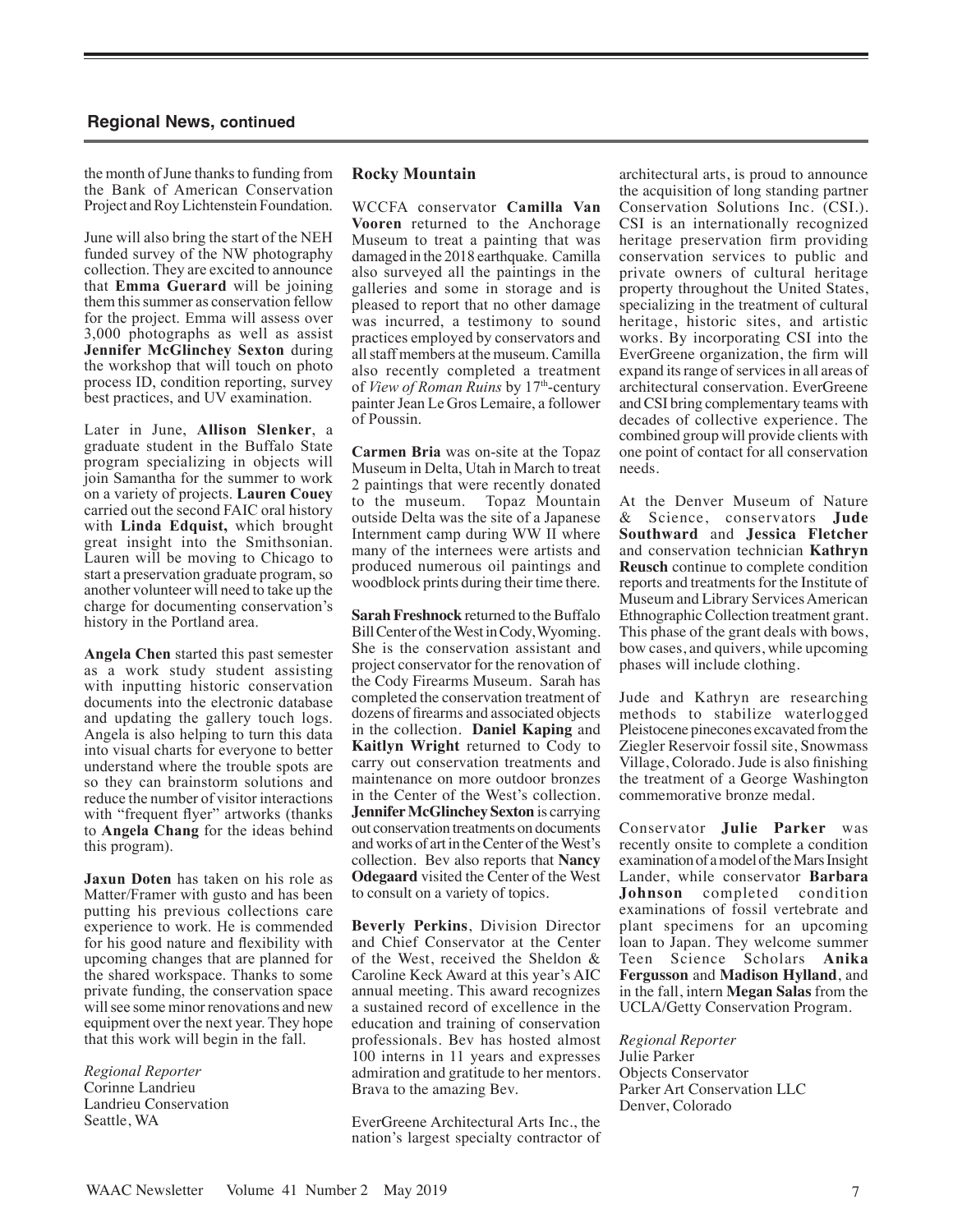#### **San Diego**

Carli Fine Art Conservation has been busy working with large-scale kinetic sculpture in early 2019. Works by George Rickey, Yaacov Agam, and Alexander Calder have presented challenges in addressing age-related hardware deterioration and improving outdoor installations to augment/preserve movement and balance. The CFAC studio has recently undergone renovation with technician **Mike Mollgaard** adding new workbenches, art storage, and power supplies bringing the workspace into a new era in preparation for an influx of bench projects.

#### *Regional Reporter*

Frances Prichett Frances Prichett Paper Conservation San Diego, CA

#### **San Francisco**

The textile lab at the FAMSF welcomed **Jennifer Nieling** in early November to be their first ever costume mounting assistant. She has an MA in fashion and textile studies from FIT/NY and most recently was employed at the Philadelphia Museum of Art and the Nantucket Historical Association. Jennifer will be working closely with **Sarah Gates** and **Anne Getts** on a variety of projects including prepping both the *Contemporary Muslim Fashion* and *Summer of Love* exhibitions to travel internationally and preparing the 500-ensemble Suppes Costume Collection for integration into permanent collection storage. They've been lobbying for this position for 13 years, are thrilled to have Jennifer's expertise at long last, and hope to make the position permanent.

#### **Beth Szuhay** and **Catherine Coueignoux**

are finishing a two-year project to conserve *Our Lady of Bethlehem with Child Jesus,* which dates from the 15th century and, as the oldest known statue in California, is the star of the Carmel Mission's collection. Cat and Beth look forward to reinstalling the statue and her various accoutrements in time for the holidays.

**Margaret (Meg) Geiss-Mooney**, costume/textile conservator & collections care/management consultant, thoroughly enjoyed working with the staff of the Contemporary Jewish Museum (San Francisco) installing the fabulous costume exhibition *Veiled Meanings: Fashioning Jewish Dress, from the Collection of The Israel Museum, Jerusalem* last fall. She also taught the textile/costume/fibre salvage portion of the FAIC Heritage Responders webinar training series for Houston and Seattle last year. She has been a member of the National Heritage Responders (formerly AIC-CERT) since 2011.

**Alisa Eagleston-Cieslewicz** is very happy to be moved into the SFO Museum's new building. She is enjoying having a dedicated conservation lab in the new facility. SFO Museum has also welcomed **Allion Kelley** as a conservation assistant. She will be working on the conservation of objects for upcoming exhibits and on a large United Airlines cutaway model from the 1960s.

*Regional Reporter*  Alisa Eagleston-Cieslewicz SFO Museum San Francisco, CA

#### **Texas**

At the Amon Carter Museum of American Art, the photograph conservators have been overseeing the expansion and completion of the Cold and Cool storage vaults. The new space almost doubles the vault space for storage. **Fernanda Valerde**, conservator of photographs, presented a talk at the annual AIC meeting entitled: "The Expansion of the Cold and Cool Storage Vaults at the Amon Carter Museum of American Art." In April, Fernanda co-taught a workshop at the Art Institute of Chicago on the use of gels in the treatment of photographs.

Earlier this year a donor provided the funds to purchase a Foster & Freeman, VSC8000, a multi-spectral imaging instrument from the field of forensics. **Sarah Casto**, the Carter's photograph conservation fellow, used the instrument to look at glass plate negatives and prints by the photographer Karl Struss. Sarah presented her findings at the annual AIC meeting, "Pictorialist Experiments of Karl Struss." **Diane Knauf**, assistant paper conservator, has been using the machine to measure opacity of test adhesives and mends to use on tracing paper. Diane also presented some of her work at the AIC meeting, "Producing Nanocellulose Films for Repairs."

In addition, Diane will be presenting more of this research at the "New Perspectives: Contemporary Conservation Thinking and Practice," Icon's triennial international conference, Belfast, Northern Ireland June 12-14. Her talk is entitled, "The Gentling Collection: Preservation of the Structure and Appearance of Multi-Layered Preparatory Drawings on Transparent Paper."

**Jodie Utter**, senior conservator of works on paper, participated in a panel discussion on historical artist materials collections at the AIC meeting, her talk was entitled "Artist Materials at the Amon Carter Museum of American Art." Jodie is in her second year as Book and Paper Group chair. Diane is the new BPG wiki coordinator, and Fernanda is the incoming chair for the Photo Materials Group.

At the Harry Ransom Center paper conservation lab, **Emily Farek**, thirdyear intern from the WUDPAC program co-presented a paper on the use of gels at the AIC annual meeting entitled: "Investigation into the Reduction of Foxing Stains on Paper."

In February, the Ransom Center conservation department hosted a threeday consultation by **T.K. McClintock**. The major focus of his work at the Ransom Center was the examination, documentation, and treatment options for a 1648 large-format printed world map with hand-applied coloring from the publishing house of Joan Blaeu in Amsterdam. The map has been a topic of ongoing study by Ransom Center conservators and curators in advance of a major treatment and exhibition campaign.

*more random horoscopes*

*When you meet someone who is paying attention to others, observing out of sheer curiosity and genuine interest, befriend that person.*